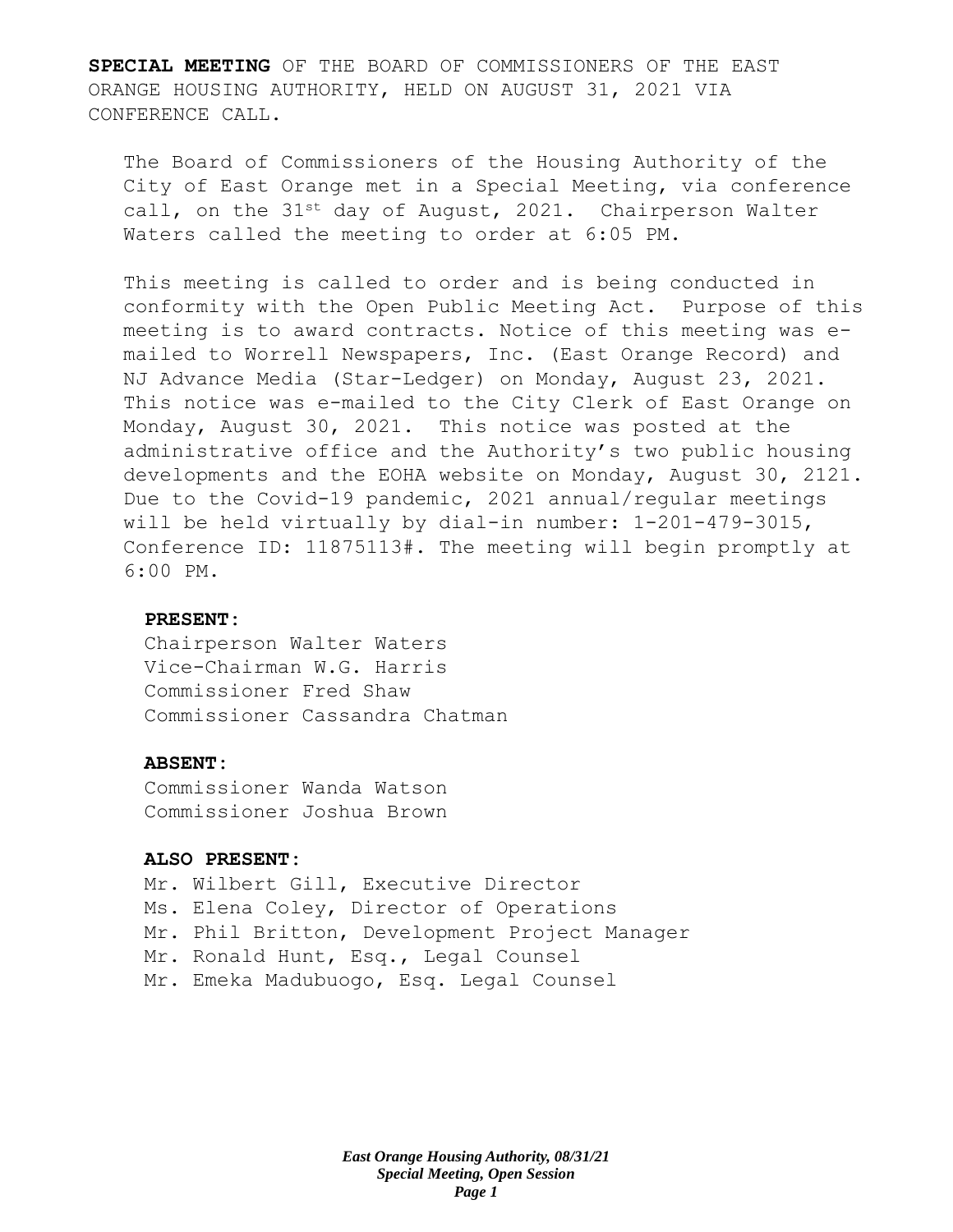#### **PUBLIC NOTICE OF REGULAR MEETING**

**TO: BOARD OF COMMISSIONERS OF THE HOUSING AUTHORITY OF THE CITY OF EAST ORANGE, CITY CLERK OF EAST ORANGE, EAST ORANGE RECORD AND NEWARK STAR LEDGER**

Notice is hereby given pursuant to the Open Public Meetings Act, that a Regular Meeting of the Board of Commissioners of the Housing Authority of the City of East Orange, will be held on August 31, 2021, via conference call, for the purpose of acting upon:

- **2021-23 RESOLUTION AUTHORIZING THE HOUSING AUTHORITY TO ENTER INTO AN AGREEMENT WITH LS ENGINEERING ASSOCIATES CORPORATION TO PROVIDE ARCHITECTURAL/ENGINEERING & ENVIRONMENTAL SERVICES FOR CAPITAL IMPROVEMENT & MAINTENANCE FOR A PERIOD OF ONE YEAR AND NOT TO EXCEED \$44,000.00**
- **2021-24 RESOLUTION AWARDING A CONTRACT TO UNIVERSITY PAINTING & DECORATING LLC FOR CONCORD TOWERS RENOVATIONS OF MANAGEMENT OFFICE/ GROUND FLOOR AREA IN AN AMOUNT OF \$420,824.00**

And for the purpose of transacting any other business related hereto or which may properly come before each meeting.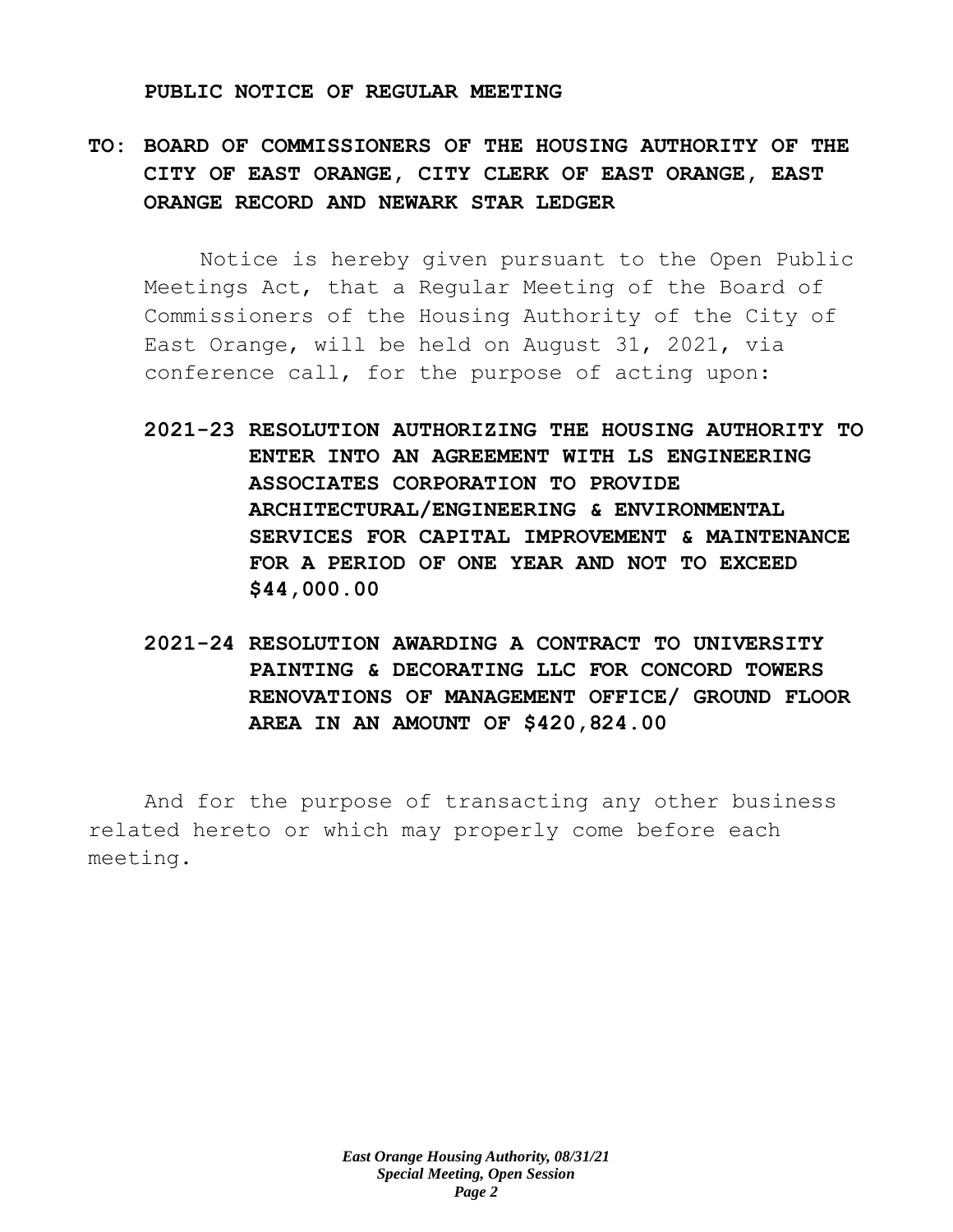#### 1. **OPEN PUBLIC MEETING ACT and ROLL CALL**

## **PRESENT:**

Chairperson Walter Waters Vice-Chairman W.G. Harris Commissioner Fred Shaw Commissioner Cassandra Chatman

## **ABSENT:**

Commissioner Wanda Watson Commissioner Joshua Brown

## **ALSO PRESENT:**

Mr. Wilbert Gill, Executive Director Ms. Elena Coley, Director of Operations Mr. Phil Britton, Development Project Manager Mr. Ronald Hunt, Esq., Legal Counsel Mr. Emeka Madubuogo, Esq. Legal Counsel

# **2. RESOLUTIONS**

**2021-23 RESOLUTION AUTHORIZING THE HOUSING AUTHORITY TO ENTER INTO AN AGREEMENT WITH LS ENGINEERING ASSOCIATES CORPORATION TO PROVIDE ARCHITECTURAL/ENGINEERING & ENVIRONMENTAL SERVICES FOR CAPITAL IMPROVEMENT & MAINTENANCE FOR A PERIOD OF ONE YEAR AND NOT TO EXCEED \$44,000.00** 

> Commissioner Harris moved to approve. Commissioner Chatman seconded.

Commissioner Harris asked how many of the firms were businesses of color or businesses in East Orange or the surrounding area. Mr. Britton replied there were minority companies, but not in East Orange. Mr. Shaw asked what the resolution for. Mr. Gill responded it is